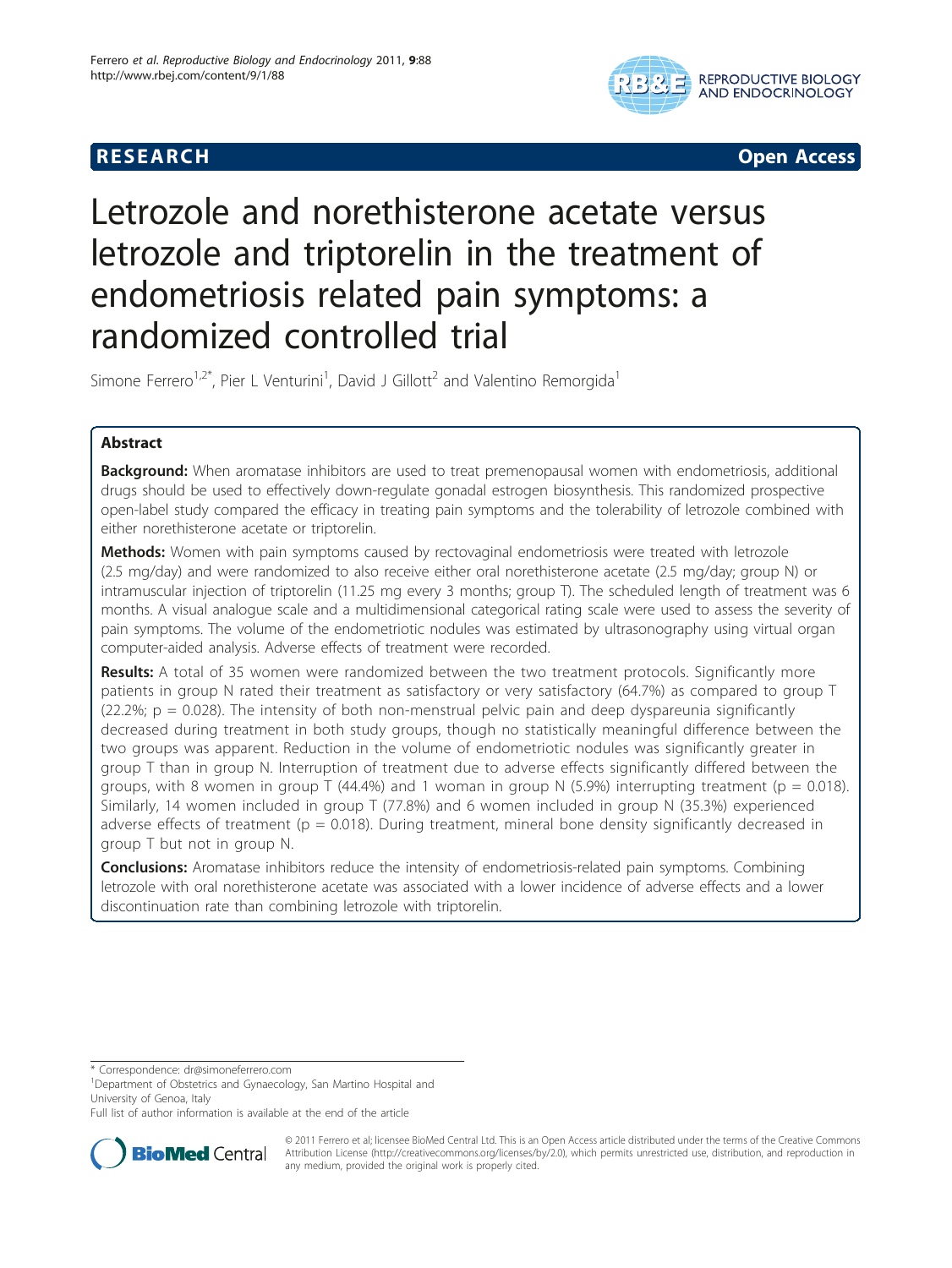# Background

Over the last 10 years, several studies showed that the administration of aromatase inhibitors significantly reduces the severity of pain symptoms caused by endometriosis [\[1](#page-6-0)]. In premenopausal women, aromatase inhibitors decrease the concentration of circulating estrogens and cause an increase in FSH secretion leading to a stimulatory effect on the growth of ovarian follicles [\[2](#page-6-0)]. In line with this, it has been shown that the daily oral administration of letrozole and desogestrel in women with rectovaginal endometriosis results in the development of functional ovarian cysts [\[3](#page-6-0)]. Similarly, functional ovarian cysts developed in over 50% of patients with symptomatic uterine leiomyomas treated with letrozole monotherapy for three months [[4](#page-6-0)] and in 24% of women receiving letrozole for two months after laparoscopic treatment of endometriosis [\[5](#page-6-0)]. Therefore, when aromatase inhibitors are administered to premenopausal women, additional drugs should be used to effectively down-regulate the ovaries and gonadal estrogen biosynthesis [[6\]](#page-6-0).

Previous studies in women with endometriosis combined aromatase inhibitors (letrozole or anastrozole) with combined oral contraceptive pills [[7\]](#page-6-0), norethisterone acetate [[8](#page-6-0)-[12](#page-6-0)] or gonadotropin-releasing hormone analogues [[13](#page-6-0),[14](#page-6-0)]. However, there are currently no published studies comparing pain symptoms and adverse effects when gonadotropin-releasing hormone analogue and progestin are administered in combination with aromatase inhibitors.

Given this background, the current study investigated whether the administration of progestin or gonadotropin-releasing hormone analogue in combination with letrozole has different efficacy and tolerability in women with rectovaginal endometriosis.

# Methods

This prospective, randomized, open-label trial compared the efficacy of letrozole combined with either norethisterone acetate or triptorelin in the treatment of pain symptoms caused by rectovaginal endometriosis. The study was performed in an academic centre for the diagnosis and treatment of endometriosis. The primary end point of the study was to compare the changes in pain symptoms during the 6-month treatment with the two study protocols. The secondary objective of the study was to evaluate the incidence of adverse effects. The tertiary objective of the study was to evaluate the changes in the volume of the rectovaginal nodules during treatment.

The local Institutional Review Board approved the study protocol. The patients enrolled in the study signed a written informed consent.

# Study population

Women who participated had previously undergone laparoscopy or laparotomy for symptomatic endometriosis in other hospitals but deep endometriotic lesions were not excised; however, the presence of endometriosis was histologically diagnosed. These patients had recurrent or persistent pain symptoms after surgery. Patients included in the study had pain symptoms of more than 12-months duration and wished to avoid further surgery. Only premenopausal women were included in the study.

The diagnosis of rectovaginal endometriosis was based on vaginal and rectal examinations and confirmed by rectal water contrast transvaginal ultrasonography [[15-17](#page-6-0)]. Patients with gastrointestinal complains suggestive of bowel endometriosis underwent multidetector computerized tomography enteroclysis [\[18](#page-6-0)-[20](#page-6-0)]. Kidney and urinary tract evaluations were always performed.

The exclusion criteria for the study were: uropathy or endometriotic nodules determining bowel stenosis; ovarian endometrioma of diameter > 3 cm; therapies for endometriosis other than nonsteroidal anti-inflammatory drugs in the three months before inclusion in the study (six months for GnRH analogues); previous use of aromatase inhibitors; unwillingness to tolerate menstrual changes; undiagnosed vaginal bleeding; osteopenia or osteoporosis; current or past history of seizure disorders; pulmonary, cardiac, hepatic, or renal diseases; thromboembolic or cerebrovascular events; pregnancy; psychiatric disturbances; and history of drug or alcohol abuse.

#### Study protocol and randomization

All study patients received letrozole (2.5 mg/day, Femara; Novartis Farma, Varese, Italy), elemental calcium (1000 mg/day), and vitamin D3 (880 IU/day, Cacit-Vitamina D3; Procter & Gamble, Rome, Italy; group L). In addition, they were randomized to receive either oral norethisterone acetate (2.5 mg/day, Primolut-Nor; Schering, Milan, Italy; group N) or depot intramuscular injection of the 3-month formulation of triptorelin (11.25 mg; Decapeptyl, Ipsen Pharma, Milan, Italy; group T). The scheduled length of treatment was 6 months.

Randomization was performed 1:1 by using a computer-generated randomization list prepared by an independent statistician not involved in the rest of the investigation. Based on the list, sequentially numbered sealed opaque envelope containing cards with group assignment were prepared. These sealed envelopes marked with the patients' sequential numbers were kept at the endometriosis clinic. When a patient was enrolled and written informed consent obtained, the envelope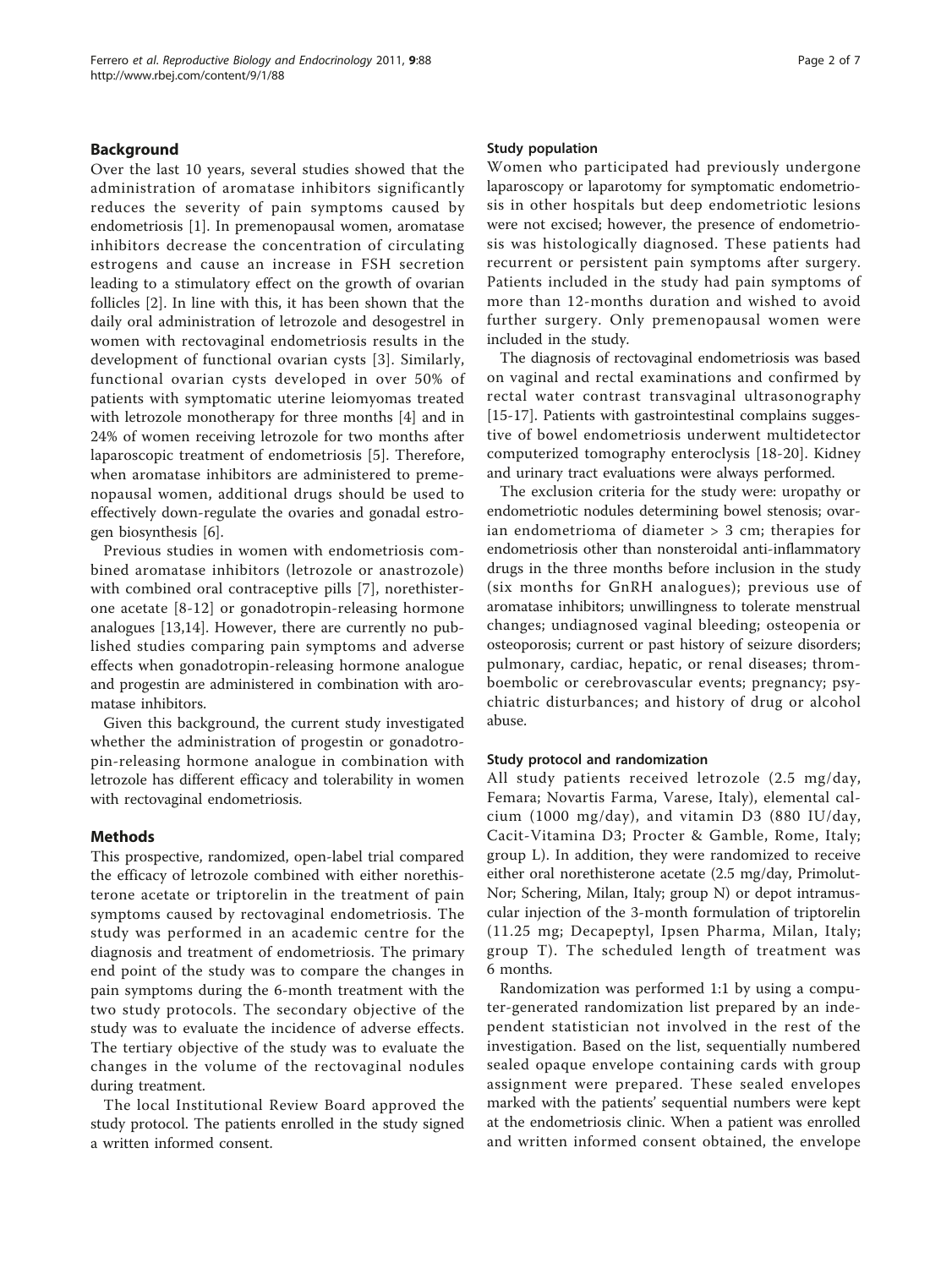with the lowest number was opened and allocation to treatment was assigned.

Subjects were allowed to take nonsteroidal antiinflammatory drugs when needed (naproxen sodium, 550 mg tablet, Synflex Forte 550, Recordati Industria Chimica e Farmaceutica, Milan, Italy); however, they were asked to record the number of tablets used each month during treatment.

Complete blood count, serum electrolytes, kidney and liver function tests, along with lipids were performed before the onset of therapy, every two months during treatment, and at the completion of treatment. A bone densitometry determination of the hip and lumbar spine (by dual-energy X-ray absorptiometry or DEXA scan) was performed within one month before the onset of the study and was repeated within one month after completion of the treatment.

# Evaluation of symptoms

Each patient was asked to complete a questionnaire on the presence and severity of dysmenorrhea, nonmenstrual pelvic pain, and deep dyspareunia. The severity of pain symptoms was measured using a 10-cm visual analogue scale (VAS) as previously described [[10](#page-6-0)]. A score of 0.1 to 5.0 was considered mild pain, 5.1 to 8.0 moderate pain, and 8.1 to 10.0 severe pain. Patients enrolled in the study had at least one moderate or severe symptom. In addition, patients were asked to complete a questionnaire investigating the presence and severity of dysmenorrhea, deep dyspareunia, and nonmenstrual pelvic pain graded with a 0-to 3-point multidimensional categorical rating scale modified from the one devised by Biberoglu and Behrman [[21\]](#page-6-0) and previously described by other authors [[22](#page-6-0)]. This scale defines dysmenorrhea according to loss of work efficiency and need for bed rest (absence of pain, 0; some loss of work efficiency, mild, 1; in bed part of 1 day, occasional loss of work, moderate, 2; in bed for 1 or more days, incapacitation, severe, 3); nonmenstrual pelvic pain according to various degrees of discomfort and use of analgesics (absence of pain, 0; occasional pelvic discomfort, mild, 1; noticeable discomfort for most of the cycle, moderate, 2; pain persisting during the cycle or requiring strong analgesics, severe, 3); and deep dyspareunia according to limitation of sexual activity (no discomfort, 0; tolerated discomfort, mild, 1; intercourse painful to the point of interruption, moderate, 2; intercourse avoided because of pain, severe, 3).

Severity of symptoms was evaluated before starting the treatment and after 3 and 6 months of treatment.

After the completion of treatment or at the time of interruption of treatment, the women rated the overall degree of satisfaction with their treatment by answering to the following question: "Taking into consideration

the variations in pain symptoms, in overall well-being and quality of life, as well as the adverse effects experienced, if any, how would you define the level of satisfaction with your treatment?" as described previously [[23](#page-6-0),[10\]](#page-6-0). Answers were based on a 5-point Likert scale (very satisfied, satisfied, uncertain, dissatisfied, very dissatisfied). Adverse effects experienced during the 6-month treatment were recorded during monthly consultations.

# Evaluation of the volume of rectovaginal nodules

The volume of the endometriotic nodules was estimated by ultrasonography before commencement and after completion of 6 months hormonal therapy. Ultrasound examinations were performed using a Voluson i ultrasound machine (GE Healthcare, Milwaukee, WI, USA) connected to a transvaginal transducer. The volume of the rectovaginal endometriotic nodules was estimated by virtual organ computer-aided analysis (VOCAL™, GE Healthcare, Milwaukee, WI, USA) [[24\]](#page-6-0). The VOCAL™ technique was used to obtain a sequence of 20 sections of each endometriotic nodule around a fixed axis, from the proximal to the distal part of the nodule, each after 9° rotation from the previous section, which represents the best compromise between reliability, validity and time to define the volume [[25](#page-6-0)]. The contour of each nodule was drawn manually by using the roller ball cursor of the 3D ultrasound machine to obtain a 3D volume measurement. Each measurement was performed off-line after scanning by a single trained operator who was not aware of the type of hormonal therapy administered to the patients. The time required to perform these measurements ranged from 10 to 15 minutes.

# Power analysis

In calculating the sample size required for this randomized study, it was considered that a previous study including women with rectovaginal endometriosis reported that 56% of the patients were satisfied after 6-month treatment with norethisterone acetate and letrozole [[10](#page-6-0)]. A difference of 30% in the satisfaction rate between the two study groups was considered clinically relevant. To have an 80% chance of detecting such a difference at an overall statistical significance level of 5%, 35 patients per group were required. Allowing for dropouts, the aim was to recruit a total of about 80 women. The study was ended pre-term based on the results of an interim analysis.

# Statistical analysis

The baseline characteristics of the study population were compared by using the student t test,  $\chi^2$  test or Fisher's exact test as appropriate. The student t test was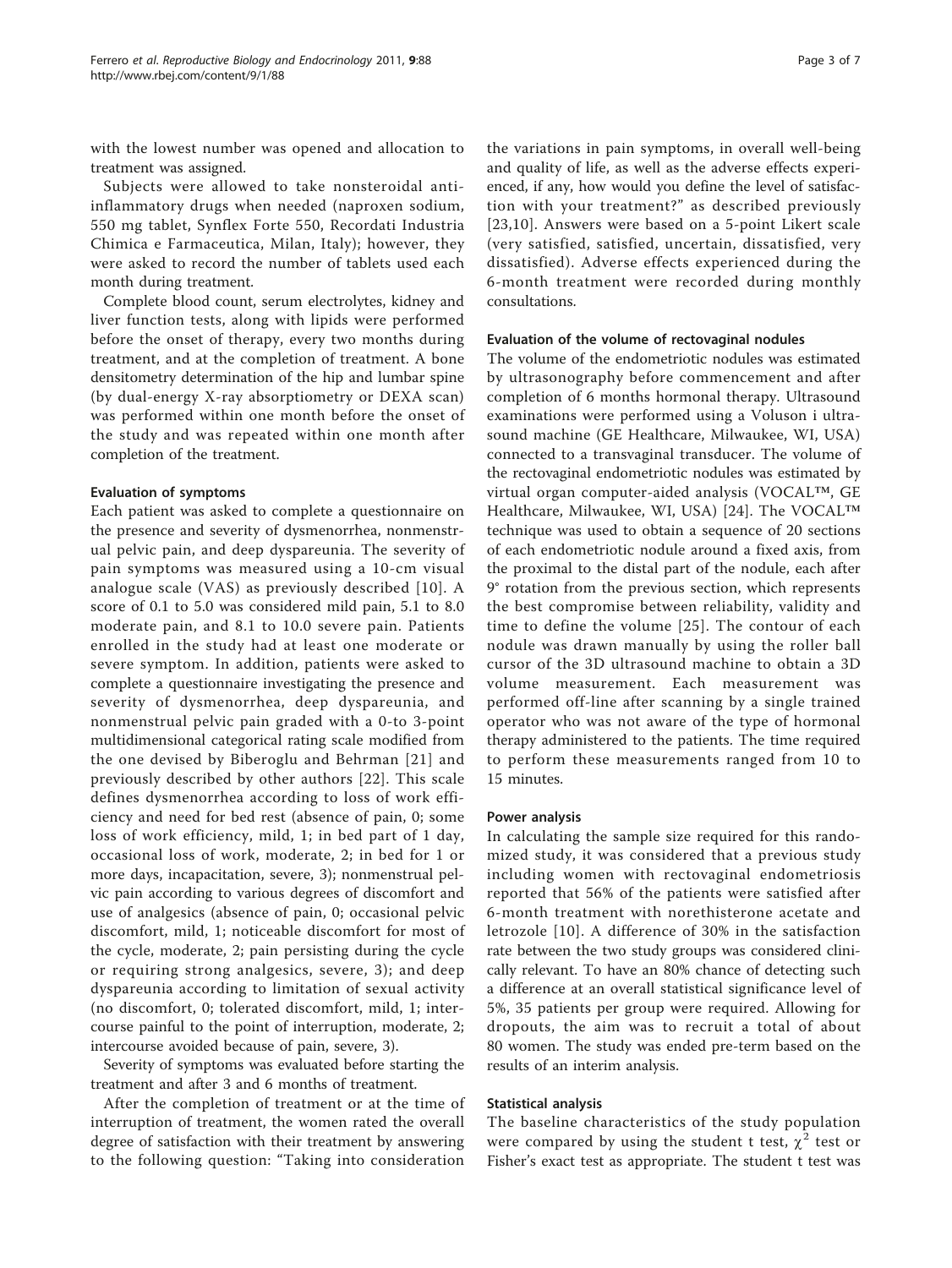used to compare the intensity of pain symptoms measured on the VAS scale between the two study groups. The Mann-Whitney rank sum test was used to compare the intensity of pain symptoms measured on the multidimensional categorical rating scale between the two study groups. The paired t-test and the Wilcoxon signed rank test were used to compare the intensity of pain symptoms before and after treatment.  $P < 0.05$  was considered statistically significant. Data were analyzed using the Sigma Stat software version 3.5 and the SPSS software version 13.0 (SPSS Science, Chicago, IL, USA).

# Results

The diagrammatic flow of the participants is given in Figure 1. Out of 40 women approached for the study, 35 patients (87.5%) gave their consent and were randomized to receive one of the treatments. At the time of the interim analysis, 18 were allocated to group T and 17 women were allocated to group N.

The mean ( $\pm$  SD) age was similar in group T (35.0  $\pm$ 3.6 years) and in group N (35.2  $\pm$  4.0; p = 0.857).

Eight women in group T (44.4%) and 1 woman in group N interrupted the treatment because of adverse effects  $(5.9\%)$  (p = 0.018). In group T, the 8 patients interrupted the treatment after a mean  $( \pm SD)$  time of 3.9 ( $\pm$  1.0) months; the woman in group N interrupted the treatment after 4 months.

After the completion of treatment or at the time of interruption of treatment, in group T, 2 women (11.1%) were very dissatisfied, 10 women (55.6) were dissatisfied, 2 women (11.1%) were uncertain, 3 (16.7%) women were satisfied and 1 woman (5.6%) was very satisfied. In group N, 1 woman (5.9%) was very dissatisfied, 4 women (23.5%) were dissatisfied, 1 (5.9%) woman was uncertain, 8 women (47.1%) were satisfied and 3 (17.6%) women were very satisfied. Therefore, 4 women (22.2%) were satisfied or very satisfied in group T and 11



women (64.7%) were satisfied or very satisfied in group  $N$  (p = 0.028).

Table [1](#page-4-0) shows the intensity of pain symptoms at baseline and during treatment. The baseline intensity of the symptoms was similar in the two study groups both on the VAS scale and on the multidimensional categorical rating scale.

The intensity of both nonmenstrual pelvic pain and deep dyspareunia were significantly lower at 3-and 6-month when compared with baseline values in both study groups. The intensity of pain symptoms was similar in group T and in group N at both 3-and 6-month treatment in both scales.

When the intensity of pain symptoms at 6-month was compared with the intensity of pain symptoms at 3-month, a significant decrease of nonmenstrual pelvic pain measured on the VAS scale was observed in group T and group N. The intensity of deep dyspareunia decreased significantly in group N; there was a trend for a lower intensity of deep dyspareunia at 6-month compared with 3-month in group T, but the difference did not reach statistical significance, possibly due to the limited number of patients who completed the 6-month treatment in this group. In both study groups, there was no significant difference in the multidimensional categorical rating scale scores between 3-and 6-month assessments.

At baseline, the volume of the rectovaginal endometriotic nodules was similar in group T (mean ± SD, 3.2  $\pm$  0.9 cm<sup>3</sup>) and in group N (3.4  $\pm$  1.0 cm<sup>3</sup>; p = 0.689). After 6 months of treatment, there was a significant reduction in the volume of the endometriotic nodules in both study groups (group T,  $p = 0.001$ ; group N,  $p <$ 0.001). The mean  $( \pm SD)$  percentage reduction in the volume of the endometriotic nodules was significantly higher in group T (16.1  $\pm$  10.0%) than in group N (10.2  $\pm$  6.3%; p = 0.048).

The mean  $( \pm SD)$  number of naproxen sodium tablets used per patient each month was  $6.7$  ( $\pm$  4.5) in group T and 6.5 (  $\pm$  5.0) in group N (p = 0.904). When compared with baseline values, the mean  $( \pm SD)$  number of naproxen sodium tablets used per patient each month after 3 months of treatment significantly decreased both in group T (2.6  $\pm$  2.2; p < 0.001) and in group N (2.6  $\pm$ 2.8;  $p < 0.001$ ). After 6 months of treatment, the number of monthly naproxen sodium tablets used per patient was further decreased in group N  $(1.4 \pm 1.3)$ when compared with 3-month treatment ( $p = 0.042$ ). After 6-month treatment, in group T, there was a trend for the number of naproxen sodium tablets used per patient each month to be lower  $(1.8 \pm 1.2)$  than at 3-month treatment but the difference did not reach statistical significance ( $p = 0.070$ ).

14 women included in group T (77.8%) and 6 women included in group N (35.3%) experienced adverse effects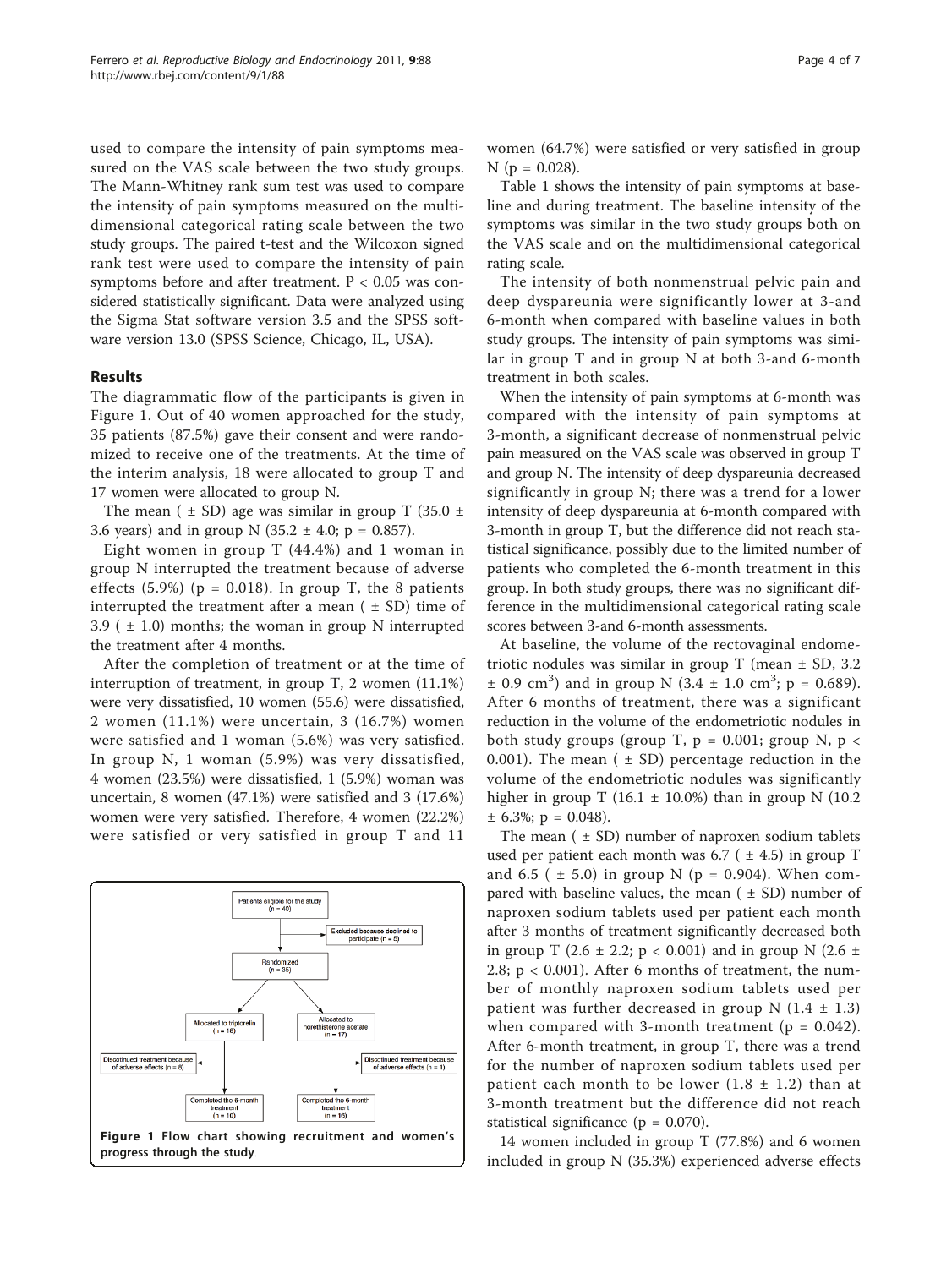# <span id="page-4-0"></span>Table 1 Intensity of pain symptoms at baseline and during treatment

|                                                       | VAS scale                   |                             |       | Multidimensional categorical rating scale |                        |       |
|-------------------------------------------------------|-----------------------------|-----------------------------|-------|-------------------------------------------|------------------------|-------|
|                                                       | group T<br>$(n = 18)$       | group N<br>$(n = 17)$       | p     | group T<br>$(n = 18)$                     | group N<br>$(n = 17)$  | p     |
| Dysmenorrhea                                          |                             |                             |       |                                           |                        |       |
| - baseline                                            | $8.7 \pm 1.1$<br>$(n = 18)$ | $8.6 \pm 1.3$<br>$(n = 16)$ | 0.881 | $3(2-3)$<br>$(n = 18)$                    | $3(0-3)$<br>$(n = 17)$ | 0.890 |
| Nonmenstrual pelvic pain                              |                             |                             |       |                                           |                        |       |
| - baseline                                            | $6.1 \pm 1.4$<br>$(n = 16)$ | $6.0 \pm 1.4$<br>$(n = 14)$ | 0.783 | $2(0-3)$<br>$(n = 18)$                    | $2(0-3)$<br>$(n = 17)$ | 0.957 |
| - 3 months of treatment                               | $3.2 \pm 1.3$<br>$(n = 15)$ | $3.3 \pm 1.5$<br>$(n = 14)$ | 0.782 | $1(0-2)$<br>$(n = 17)$                    | $1(0-2)$<br>$(n = 17)$ | 0.818 |
| - 6 months of treatment                               | $1.2 \pm 1.3$<br>$(n = 9)$  | $2.0 \pm 1.8$<br>$(n = 14)$ | 0.286 | $0(0-2)$<br>$(n = 10)$                    | $1(0-2)$<br>$(n = 16)$ | 0.171 |
| p value: 3 month of treatment vs baseline             | < 0.001                     | < 0.001                     |       | < 0.001                                   | < 0.001                |       |
| p value: 6 month of treatment vs baseline             | < 0.001                     | < 0.001                     |       | 0.004                                     | < 0.001                |       |
| p value: 6 month of treatment vs 3 month              | 0.001                       | < 0.001                     |       | 0.063                                     | 0.156                  |       |
| Deep dyspareunia <sup>a</sup>                         |                             |                             |       |                                           |                        |       |
| - baseline                                            | $6.4 + 1.9$<br>$(n = 12)$   | $6.6 \pm 2.1$<br>$(n = 14)$ | 0.801 | $2(0-3)$<br>$(n = 14)$                    | $2(0-3)$<br>$(n = 15)$ | 0.501 |
| - 3 months of treatment                               | $3.4 \pm 1.2$<br>$(n = 11)$ | $3.6 \pm 1.5$<br>$(n = 14)$ | 0.635 | $1(0-2)$<br>$(n = 13)$                    | $1(0-2)$<br>$(n = 15)$ | 0.853 |
| - 6 months of treatment                               | $2.0 \pm 0.9$<br>$(n = 4)$  | $2.2 \pm 1.4$<br>$(n = 13)$ | 0.727 | $1(0-1)$<br>$(n = 6)$                     | $1(0-2)$<br>$(n = 14)$ | 0.406 |
| p value: 3 month of treatment vs baseline             | < 0.001                     | < 0.001                     |       | 0.031                                     | < 0.001                |       |
| p value: 6 month of treatment vs baseline             | 0.022                       | < 0.001                     |       | 0.042                                     | < 0.001                |       |
| p value: 6 month of treatment vs 3 month of treatment | 0.088                       | < 0.001                     |       | 0.076                                     | 0.125                  |       |

<sup>a</sup>14 women included in group T and 15 women included in group N were sexually active at the time of the study

The intensity of each pain symptom was measured only for patients suffering the symptom; the multidimensional categorical rating scale was calculated for all the patients because this scale includes the 0 for patients not suffering the symptom

of treatment ( $p = 0.018$ ). Table 2 shows the adverse effects of treatment experienced by patients included in the two study groups; arthralgia was significantly more frequent in group T than in group N. In group T, the main reasons for interruption of treatment were arthralgia in 5 women, hot flushes and hair loss in 2 women, decreased libido in 2 women, arthralgia and hot flushes

|                                |  | Table 2 Adverse effects of treatment experienced by |  |
|--------------------------------|--|-----------------------------------------------------|--|
| patients included in the study |  |                                                     |  |

| Adverse effect                   | group T<br>$(n = 18)$ | group N<br>$(n = 17)$ | р     |
|----------------------------------|-----------------------|-----------------------|-------|
| Arthralgia                       | 7 (38.9%)             | $1(5.9\%)$            | 0.041 |
| Myalgia                          | 3(16.7%)              | $1(5.9\%)$            | 0.603 |
| Persistent breakthrough bleeding | $0(0.0\%)$            | 2(11.8%)              | 0.229 |
| Depression                       | 4 (22.2%)             | $1(5.9\%)$            | 0.338 |
| Insomnia                         | 3(16.7%)              | $0(0.0\%)$            | 0.229 |
| Decreased libido                 | 4 (22.2%)             | 2(11.8%)              | 0.658 |
| Vaginal dryness                  | 3(16.7%)              | $0(0.0\%)$            | 0.229 |
| Hot flushes                      | 4 (22.2%)             | $0(0.0\%)$            | 0.104 |
| Hair loss                        | $2(11.1\%)$           | $0(0.0\%)$            | 0.486 |
| Headache                         | $2(11.1\%)$           | $0(0.0\%)$            | 0.486 |
| Weight gain                      | $1(5.6\%)$            | 2(11.8%)              | 0.603 |
| At least one adverse effect      | 14 (77.8%)            | 6(35.3%)              | 0.018 |

in 1 woman, arthralgia and myalgia in 1 woman, hot flushes and depression in 1 woman, myalgia in 1 woman and depression in 1 woman. In group N, the main reasons for interruption of treatment were weight gain in 2 women, arthralgia in 1 woman, breakthrough bleeding in 1 woman, depression in 1 woman and decreased libido in 1 woman.

There were no adverse effects on blood count, liver function, renal function, and lipid profile (data not shown).

At the completion of the 6-month treatment, DEXA scans showed that patients included in group T had a significant decrease in the mineral bone density both in the lumbar spine ( $p = 0.019$ ) and in the hip ( $p = 0.002$ ). In group N, DEXA scans showed no significant change in the mineral bone density both in the lumbar spine  $(p = 0.192)$  and in the hip  $(p = 0.221)$ . No woman fell into the category of osteopenia at the conclusion of the treatment.

# **Discussion**

Hormonal therapies are not curative of endometriosis, therefore, they should be chronically administered to women with endometriosis [[26\]](#page-6-0). Viewed from this perspective, the incidence of adverse effects is particularly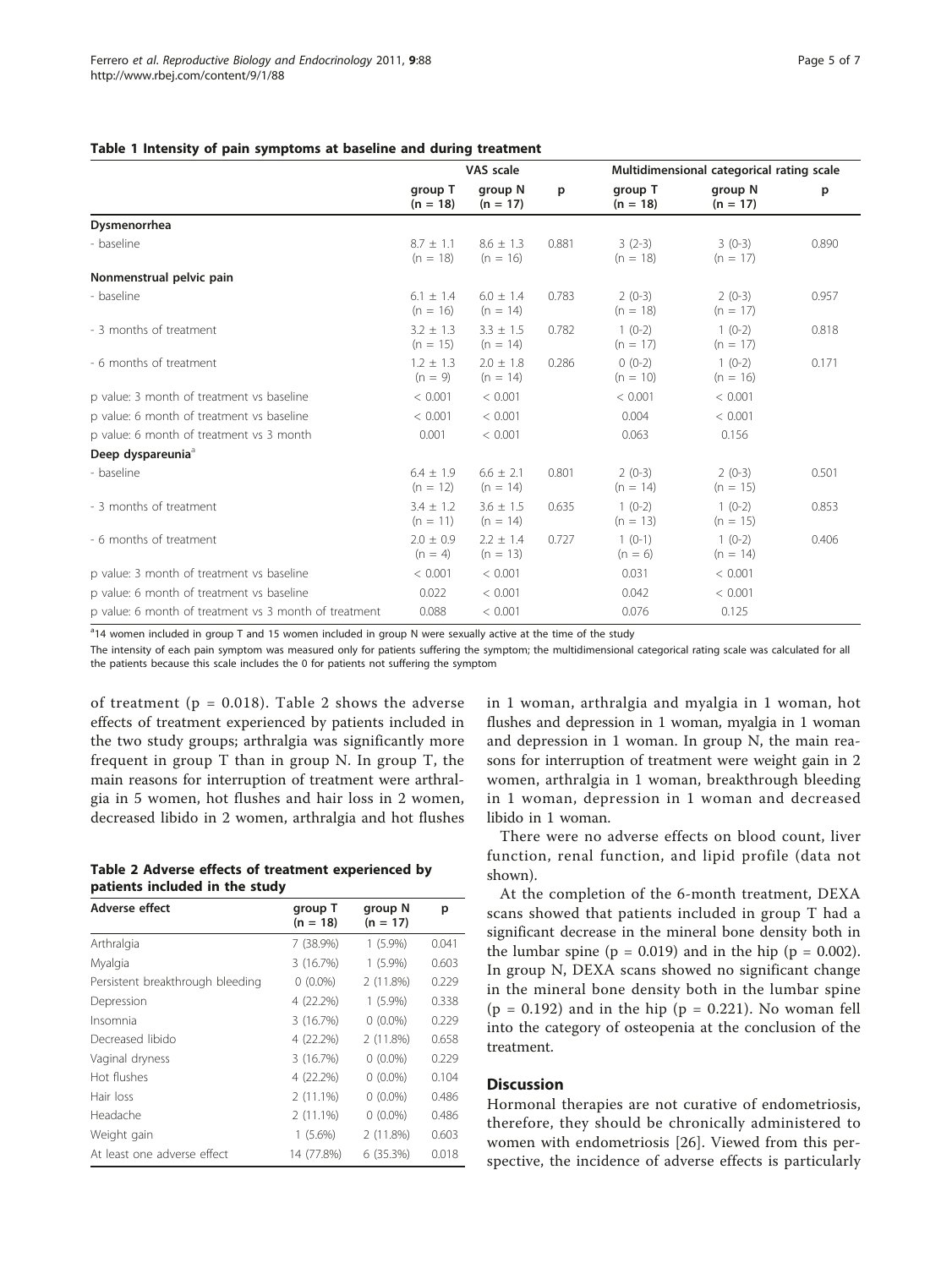relevant because they may affect compliance to therapy. This randomized prospective study compared two different therapeutic regimens, demonstrating that cotreatment with progestin is more accepted by the patients that co-treatment with gonadotropin-releasing hormone analogue. In fact, the incidence of adverse effect is significantly higher when letrozole is combined with triptorelin than when it is combined with norethisterone acetate. In fact, 77.8% of women included in group T and 35.3% of those included in group N had at least one adverse effect. In line with this, the percentage of patients who interrupted the treatment was significantly higher in group T than in group N (44.4% versus 5.9%). Because of these reasons, the study was terminated before it reached the full enrolment of 80 subjects.

The risk of adverse effects during treatment with aromatase inhibitors is related to the length of treatment. A short-term administration of aromatase inhibitors (two or three months) may not cause significant adverse effects; in the current study only two women (5.7%) interrupted the treatment before the fourth month of therapy because of adverse effects. This observation is consistent with a recent study which reported no significant adverse effect of administering letrozole for two months after laparoscopic treatment of endometriosis [[25](#page-6-0)]. However, several previous studies showed that a longer administration of aromatase inhibitors (six months) might be associated with several adverse effects [[3,7](#page-6-0)-[12\]](#page-6-0). In contrast with these observations, a prospective randomized trial comparing the postsurgical administration of goserelin plus anastrozole to goserelin alone for 6 months did not describe the occurrence of typical aromatase inhibitor related adverse effects (such as arthralgia and myalgia) [[13](#page-6-0)]. It is possible, that the patients included in our study were more active than those receiving aromatase inhibitors in the postoperative period and exhibited lower tolerance of adverse effects that may impair their daily activities. However, in another study, reported in abstract form, 90 women with pain symptoms relapsing after surgical and medical treatments were randomized to receive either anastrozole and goserelin or goserelin alone for six months [[14\]](#page-6-0). After a follow-up of at least two years, patients receiving the double drug regimen showed a significantly lower relapse of pain than those receiving goserelin alone; however, no adverse effect of aromatase inhibitors was reported and there was no evidence of higher discontinuation rates in patients receiving the double-drug regimen. The reasons of these differences in the incidence of adverse effects and discontinuation rate remain unclear. It is possible that the monthly consultations performed in the current study increased the reporting of adverse effects.

This study confirms the previous finding that combined administration of aromatase inhibitors and gonadotropin-releasing hormone analogues for 6 months is associated with a reduction in bone mineral density [[13\]](#page-6-0). However, at the completion of treatment, no significant change in mineral bone density was observed in women included in group N confirming our own previous observations [[9,11](#page-6-0)] and by other authors [\[8](#page-6-0)]. This finding might be explained by evidence that norethisterone acetate may have a positive effect on bone metabolism [[27](#page-6-0)]. In fact, a small fraction of norethisterone acetate (between 0.20 and 0.33%) is converted to ethinyl estradiol [[28\]](#page-6-0).

Although the current study was ended preterm, our results confirm that aromatase inhibitors combined with ovarian suppressive agents significantly reduce the severity of endometriosis-related pain symptoms [[1\]](#page-6-0). No significant difference was observed in the reduction in pain symptoms between patients receiving triptorelin and those receiving norethisterone acetate. However, because of the small number of patients included in the study, no definitive conclusion can be drawn regarding the effectiveness of the two treatments in reducing the severity of pain symptoms in women with rectovaginal endometriosis.

Previous studies examined the changes in the volume of rectovaginal endometriotic nodules during hormonal therapy demonstrating that the administration of progestin [\[23](#page-6-0)], oral contraceptive pill [[23\]](#page-6-0), vaginal danazol [[29\]](#page-6-0), gonadotropin-releasing hormone analogue [\[30](#page-6-0)] and the levonorgestrel intrauterine device [\[31\]](#page-6-0) for 6 to 12 months significantly reduces the size of rectovaginal endometriotic nodules. The current study combining letrozole with either progestin or gonadotropin-releasing hormone analogue confirmed that hormonal therapy significantly decreases the volume of rectovaginal endometriotic nodules. Interestingly, it was observed that the patients receiving triptorelin had a significantly higher percentage reduction in the volume of the nodules than those receiving norethisterone acetate.

# Conclusions

In conclusion, the current study confirms the efficacy of aromatase inhibitors in treating endometriosis-related pain symptoms. Because of the small number of patients included in the study, a definitive conclusion cannot be drawn on the superior efficacy of one treatment over the other in relieving pain symptoms caused by rectovaginal endometriosis. This study shows, for the first time, that co-treatment with progestin is more accepted by the patients. In fact, combining the aromatase inhibitor with gonadotropin-releasing hormone analogues may be associated with a higher incidence of adverse effects and, consequently, a higher discontinuation rate than